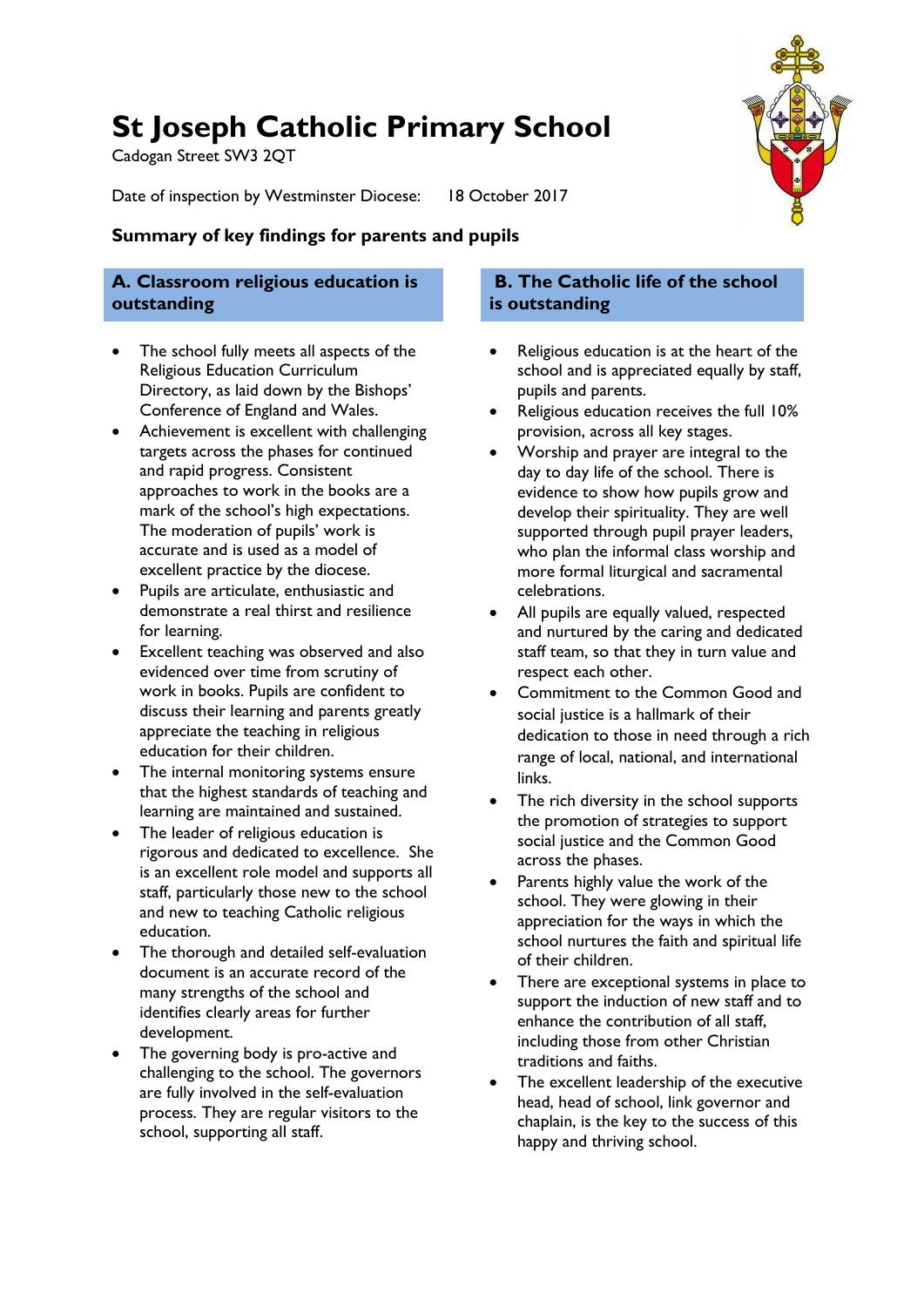#### **A. Classroom Religious Education**

#### **What has improved since the last inspection?**

Mini plenaries are now an integral part of the lessons in religious education, with clear links to the success criteria, to guide and check levels of understanding. Pupils are also encouraged to self-assess their learning in religious education during the lessons. Partnerships with deanery schools have enabled the school to benefit from a range of models of good practice. New staff and those new to Catholic education are supported to model good practice across the school from more experienced staff. The school has addressed the issue of working as teams in religious education, to lead the drive for continuous improvement and excellence.

#### **The content of classroom religious education is outstanding**

The school has developed a range of resource materials to deliver religious education (RE). Their chosen scheme is well supported by a range of supplementary materials and activities. They also receive guidance and support from their local priests, regular visits to St Mary's Church, and the Royal Hospital Chapel. The school ensures that all aspects of the Religious Education Curriculum Directory (RECD) is covered and use every opportunity for additional learning points to support pupils in making the links in their learning and understanding. Rigorous and regular monitoring, including assessment, supports the planning for progression and greater depth of knowledge and understanding of key concepts, year on year. All staff have copies of, and are familiar with, the details in the RECD. This includes effective coverage of world faiths and on a three yearly cycle, (Islam/Hinduism/Sikhism). Pupils have had the opportunity to explore Islam in greater depth, including the visit from the local Imam, who talked to each class about the various aspects of the Islamic faith and answered questions. The pupils have just completed their exploration of Judaism across the phases. ICT is also effectively used to support independent research by older pupils. The executive headteacher is a member of the local Standing Advisory Committee for Religious Education (SACRE) through which she has been able to forge new links and develop deeper opportunities for pupils to explore a range of other faiths. The 'Big Question' is a focus in each class for AT2 (Learning from Religion) to be explored through 'awe and wonder' questions.

#### **Pupil achievement in religious education** is outstanding

Rigorous and robust target setting procedures are clearly embedded. Pupils across the phases are encouraged to self-evaluate their learning. This includes evaluating their progress through their targets against success criteria within each topic. The aspiration and high expectations from staff ensure that pupils are supported and encouraged to exceed and to make rapid progress through the levels of attainment in religious education. Outcomes are recorded through a central system and are analysed to inform gaps in learning and to challenge more able pupils. This enables them to deepen their enquiry, levels of knowledge and understanding of the theology underpinning the different topics being delivered. They are encouraged to reflect on, 'what I want to improve' through the 'stepping stones' targets recorded in the back of their books as a regular reminder of how to challenge their own learning. The leader's thorough knowledge of the children and pupils ensures that the correlation of work produced in books matches the potential for all pupils and in particular, challenges more able pupils. Attainment in religious education over time is on an upward trajectory, with aspirational targets set for this academic year. All groups of pupils make accelerated progress with no significant gaps. RE is also tracked rigorously by the senior leadership team. Pupil achievement is supported by outstanding displays, including religious vocabulary and scripture throughout the classrooms and communal areas. Pupils know and understand what they should do to improve their work. Across the school pupils' responses and work demonstrates the range of progress in RE from their starting points. Pupils excel through high teacher expectation and engagement in their own learning. The scrutiny of the work in the books reflects the high quality teaching and learning, showing progression and challenge. An example of this is where the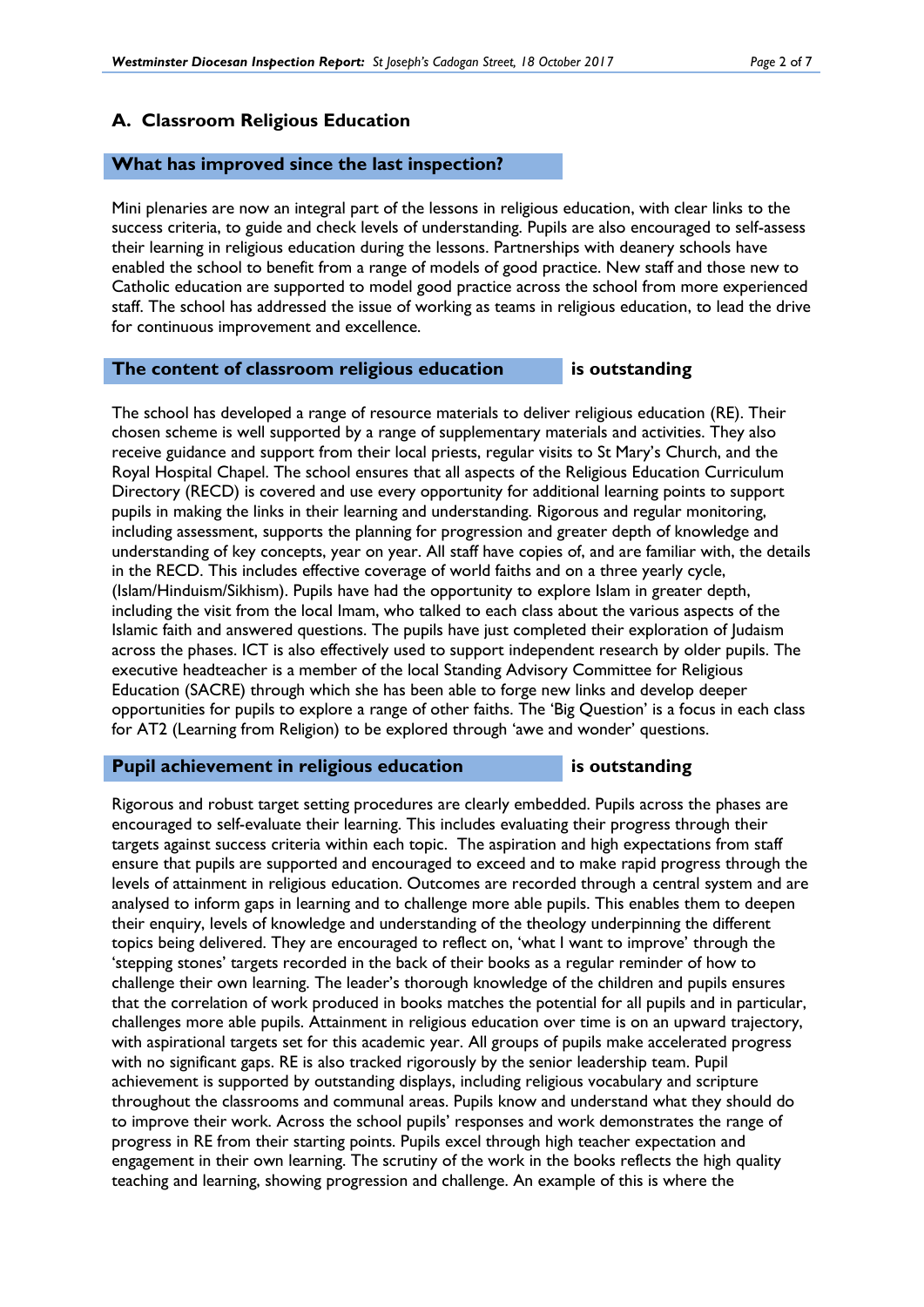effectiveness of the 'green pen question', encourages deeper thinking, and making links in their learning, including effective reference to scripture.

#### **The quality of teaching is outstanding**

In the early years, teaching is creative, inspiring and actively engages all children in their learning. In the outdoor learning environment children were 'making soup for the animals,' in Noah's ark. The children are confident learners who respond exceptionally well to the first hand experiences in an exploratory way. The extensive range of creative activities enabled the children to become immersed in their learning, for instance, in the 'Habitats' topic there were links to Noah's ark. In Key Stage 1 the planning, marking and constructive feedback is frequent and of a high standard. Higher order questioning is used to stretch pupils' knowledge and understanding in religious education. In one lesson pupils were encouraged to reflect on what they would like to say to Jesus. Responses included, 'can you tell me a story?' and 'thank you for blessing me and looking after me.' Pupils make rapid progress in their learning and can articulate and express their understanding of the work they are undertaking. They display a thirst for knowledge and are eager to complete challenges. This also applies to the 'homework sharing' process, which includes parents being invited to the classroom to look at their child's learning in RE and their projects. Where gaps in the quality of teaching and its impact on learning are identified, more experienced colleagues are used to support them. A key strategy employed is through team teaching approaches. Coaching and modelling for higher order questioning and challenges in the learning are used, in order to empower pupils and children to reach the higher levels of attainment in religious education. Teachers are encouraged to scrutinise the work produced across the phases, within the deanery network, the tri-partnership and across other diocesan schools. There were excellent examples of high level religious literacy, for example in a Key Stage 2 class pupils could relate the life of Maximilian Kolbe to Jesus' words in John's Gospel, …'greater love has no man than to lay down his life for his friends.' Another example is when older pupils were able to demonstrate excellent knowledge of Jesus's Baptism and could reason the purpose of this at the start of his public ministry. The monitoring of teaching and its impact on learning is rigorous and robust. Areas for improvement are identified and swiftly followed up, including senior and more experienced staff guiding and coaching colleagues, through models of outstanding practice.

#### **The effectiveness of leadership and management in promoting religious education is outstanding**

The quality of leadership and management of religious education is outstanding. The executive headteacher, head of school, and the leader for religious education, in partnership with the governing body, actively promote the mission of the school. They demonstrate faithful commitment to the development of religious education and actively support the leader in her role. There is a rigorous and robust action plan for religious education in place and progress is evaluated and reported termly to the governing body. The leader's high expectations of pupils and staff underpin the delivery of religious education, leading to strong attainment and progress across the school. The induction of new staff is well embedded and they are offered excellent support in the planning and assessment of religious education, as they settle into the school.

#### **What should the school do to develop further in classroom religious education?**

- Continued support for induction, including, coaching and modelling for new staff
- Maintain and increase the school's determination for the higher levels of attainment, at age appropriate levels across the school
- Provide continued opportunities for new and non-Catholic staff to further develop their knowledge and understanding of the theology under-pinning the topics being delivered, through the CCRS accreditation.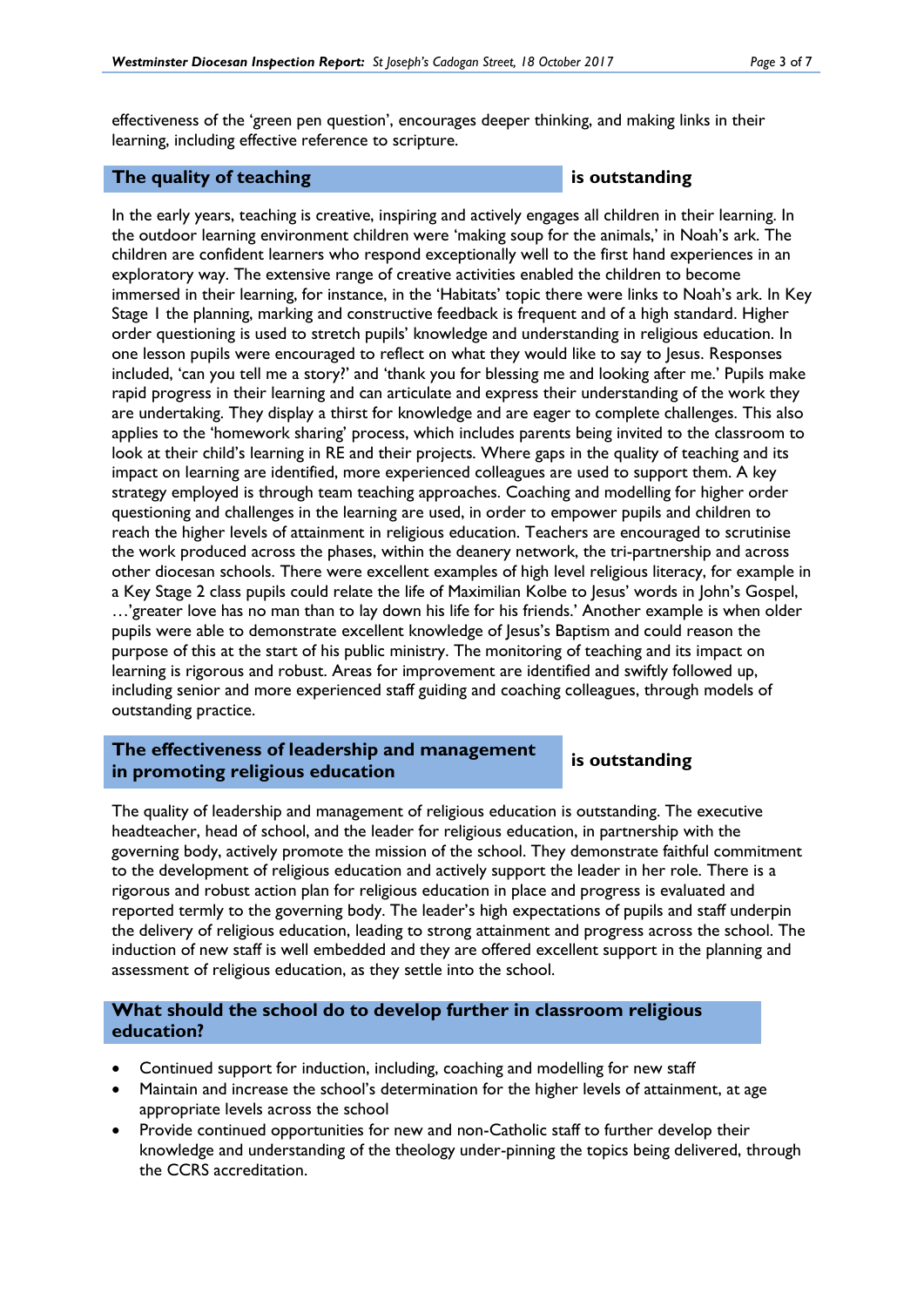#### **B. The Catholic life of the school**

#### **What has improved since the last inspection?**

Children now assist the staff in leading prayer and class worship and are empowered to develop the prayer areas and displays using home languages. An excellent example of this is where, in upper Key Stage 2, the display of the 'Stations of the Cross' depict the importance of 'hands' being put to good use instead of negative purposes. The vibrant 'Prayer Team' support the leader to create appropriate mood and atmosphere for displays which are evident in all public areas of the school. Prayer books in classes have age appropriate prayers and pupils are encouraged to write their own prayers; the prayer to St Joseph which is recited daily in all classes was created by the pupils.

#### **The place of religious education as the core of the curriculum is outstanding**

The executive headteacher, head of school, RE leader and the governors constantly enforce the vision and expectation that RE is the foundation of all that is done at St. Joseph's. The chair of governors, school chaplain, and RE link governor, provide outstanding support and commitment to the place of RE in the school. RE receives the full 10% requirement set down by the Bishops' Conference of England and Wales. There is a generous provision for both RE resources and for all staff and governors to participate in professional development on the Catholic nature of education; there are six members who have completed the CCRS and a further two due to completion before Christmas. Each classroom is well equipped, including Bibles and artefacts linked to the delivery of learning within the liturgical cycle. The staff pray and reflect regularly together, using a range of resources, including music.

#### **The experience of Catholic worship – prayer and liturgy – for the whole school community is outstanding**

The provision for prayer and worship for the whole school community is outstanding. Prayer and worship are central to the Catholic life of the school and are an integral part of every school celebration. There are whole school celebrations of Mass on feast days. For instance on St. Joseph's day in 2017, the principal celebrant for the Mass was Bishop John Wilson, who also blessed the new Mission Statement, 'Through Christ we achieve our personal best.' There are opportunities for the Sacrament of Reconciliation in Advent and Lent. The pupils, led by Year 6, are actively engaged in planning and leading prayer throughout the school. A Year 6 pupil articulated how, 'everybody is important in this school, and we live our mission day by day.' This is exemplified by their commitment to the school's core values, 'we are united in faith in love; we are respectful; we strive to achieve our personal best.' Parents, in responding to the questionnaire, outlined how 'my child receives an outstanding education and the spiritual growth is significant.' Pupils across the age range, plan and lead prayer and support staff in planning for feast-day celebrations, Masses, assemblies and reflective, evaluative class worship at age appropriate levels.

#### **The contribution to the Common Good – service and social justice –**

#### **is outstanding**

The commitment to the Common Good and social justice is outstanding. Children demonstrate outstanding behaviour and attitudes and show a real pride in their school. All children and pupils are equally valued, respected and nurtured by the caring and dedicated staff team, so that they in turn value and respect each other. The children are empowered in their school, as stated by one pupil, 'everyone has a voice, we are encouraged to be independent and to learn about Jesus through creation, scripture and everyday experience.' The rich diversity in the school supports the promotion of strategies to support social justice and the Common Good across the phases. It also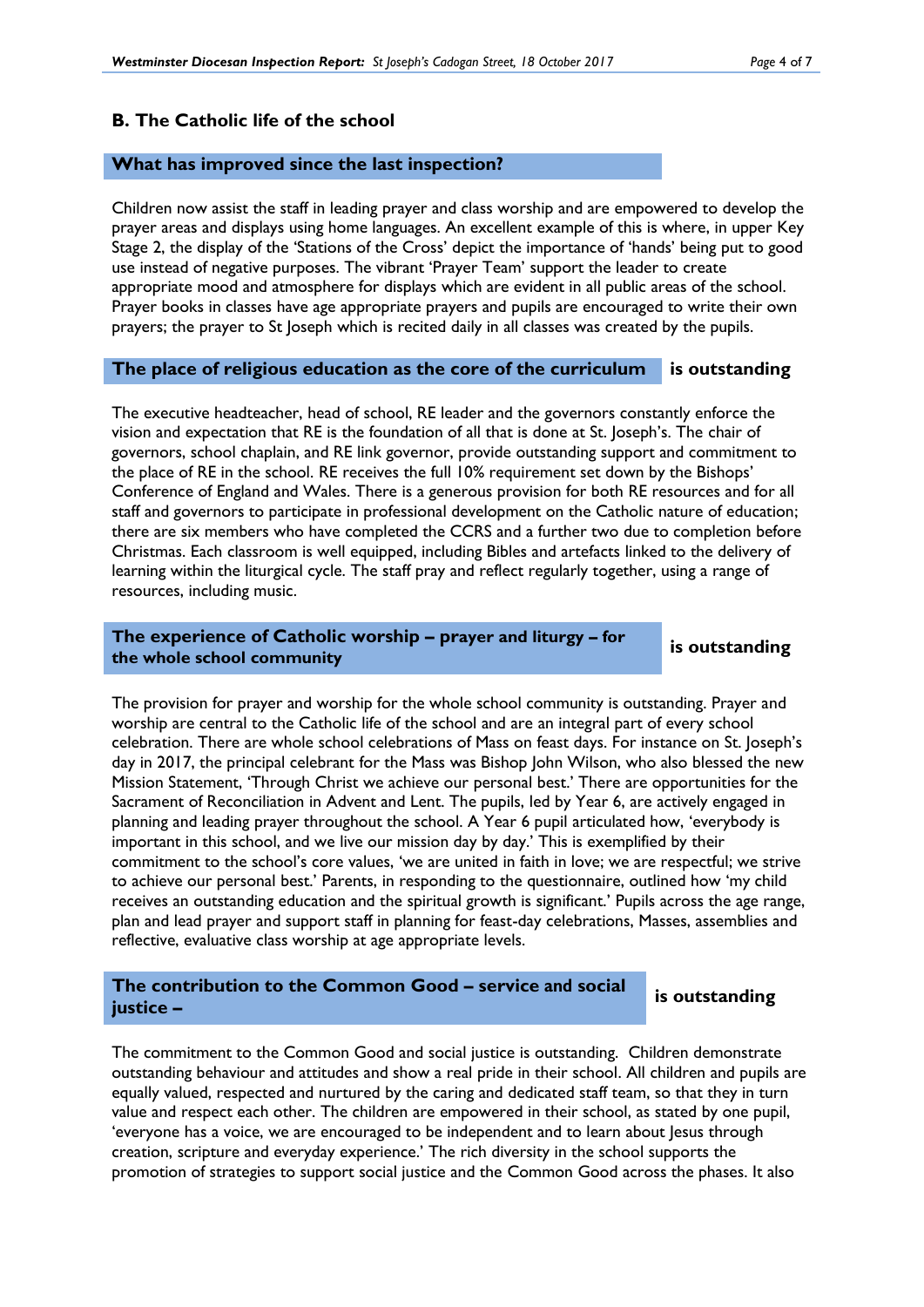acts as a focus for all to celebrate and highlight their place in the school, parish, local and global communities. Pupils are actively empowered to carry out 'solidarity' fund-raising activities. This includes their collections and donations for the 'Irma' hurricane victims in the West Indies, the Grenfell disaster and more recently the fires in Portugal. Their 'servant king' approach to social injustice and to serve the Common Good, includes how they 'earn' their donations by carrying out jobs at home, which also support the work of Cafod and MacMillan Cancer Support. The empowerment and encouragement from the leaders and staff in the school inspires this active service from pupils as young as nursery age to Year 6.

#### **The partnership with parents, school and parish, and collaboration as an integral part of the diocese through its relationship with the diocesan Bishop and those acting on his behalf**

**is outstanding**

Parents highly value the work of the school. They were glowing in their appreciation for the ways the school nurtures the faith and spiritual life of their children. Some parents commented how 'the children care for each other because the school nurtures this attitude in every pupil.' The Catholic faith is at the 'heart of the school,' demonstrated through weekly Masses, prayer groups and children bringing home prayer bags to encourage family prayer. The parental response to the questionnaires speaks volumes in expressing the high regard all parents have of the work of the school in promoting the Catholic faith, practice and service to others. The executive headteacher and head of school accompanied by other staff regularly meet parents and discuss any concerns or suggestions. The executive headteacher, as a member of the local SACRE, actively encourages extended links with local and wider school networks for moderation and professional development. The leader of religious education supports a range of diocesan networks and programmes. The governing body understands its ecclesial responsibility and is fully committed to all aspects of training from the diocese. The school seeks advice from diocesan advisors and officers as appropriate and effectively implements all diocesan policies.

### **The effectiveness of the leadership and management in promoting the Catholic life of the school is** outstanding **is is outstanding**

There has been significant improvement in the Catholic life of the school since the previous inspection. The leader for the Catholic life of the school, who is currently also head of school, has a strong vision and determination for the school to demonstrate excellence in all aspects of the day to day life of the school. His ready availability to staff and parents, his personal witness and commitment to the faith, and his example, act as an inspiration for the whole community. The Catholic life of the school and religious education are given high status, endorsed by the RE link governor and the chaplain. The partnership between the leader, the link governor and chaplain, enables the prioritisation of RE and the Catholic life in all school improvement decisions. They are involved in self-evaluation and scrutinising all aspects of the quality of learning. They provide challenge to the school leaders and are constantly striving for excellence.

### **What should the school do to develop further the Catholic life of the school?**

- Embed the new mission statement, sharing with all stakeholders, including the vision and values documents.
- Increase opportunities for EYFS to have places for quiet reflection.
- Develop 'veneration' opportunities through Exposition and the celebration of Corpus Christi, to mark the 'Adoremus Conference' due in 2018.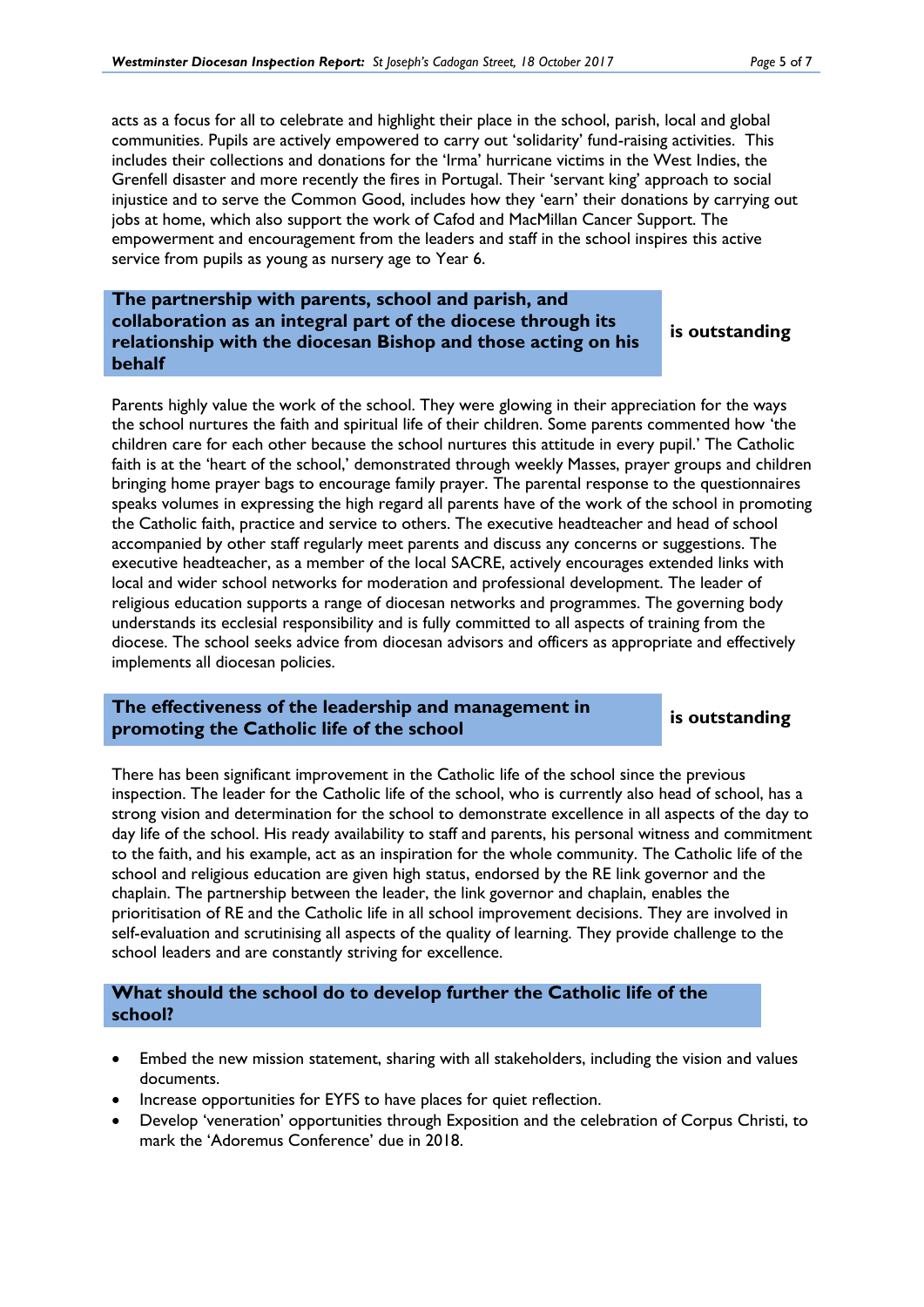## **Information about this school**

- The school is a 1 form entry Catholic type school in the locality of Kensington and Chelsea.
- The school serves the parish of St. Mary's Chelsea.
- The proportion of pupils who are baptised Catholic is number 95.6*%.*
- The proportion of pupils who are from other Christian denominations is number 3.92% and from other faiths is number 0.5%*.* The remaining pupils are from families who have not declared a faith.
- The percentage of Catholic teachers in the school is number 42%.
- The number of teachers with a Catholic qualification is 7, with 2 teachers completing final CCRS unit – completing October 2017.
- There are 10% of pupils in the school with special educational needs or disabilities of whom 3 have statements of Special Educational Needs and Disabilities (SEND)/ Education Health and Care Plans (EHCP).
- The proportion of pupils from minority ethnic groups is well above average, (90%).
- The number of pupils speaking English as an Additional Language is well above average, (83%).
- There is an average rate of families claiming free school meals.
- 43 pupils receive the Pupil Premium (number 19%).

| <b>Department for Education Number</b>  | 207/3477                                |
|-----------------------------------------|-----------------------------------------|
| <b>Unique Reference Number</b>          | 100496                                  |
| <b>Local Authority</b>                  | Royal Borough of Kensington and Chelsea |
|                                         |                                         |
| <b>Type of school</b>                   | Primary                                 |
| <b>School category</b>                  | <b>Voluntary Aided</b>                  |
| Age range of pupils                     | $4 - 11$                                |
| <b>Gender of pupils</b>                 | Mixed                                   |
| <b>Number of pupils on roll</b>         | 233                                     |
| The appropriate authority               | The governing body                      |
| Chair                                   | Mrs Maggie Loo                          |
| <b>Executive Headteacher</b>            | Mrs Karen Wyatt                         |
| <b>Telephone number</b>                 | 020 7589 2438                           |
| <b>Website</b>                          | www.stjosephs.rbkc.sch.uk               |
| <b>Email address</b>                    | info@stjosephs.rbkc.sch.uk              |
| Date of previous inspection             | June 2012                               |
| <b>Grades from previous inspection:</b> |                                         |
| <b>Classroom religious education</b>    | Good                                    |
| The Catholic life of the school         | <b>Very Good</b>                        |